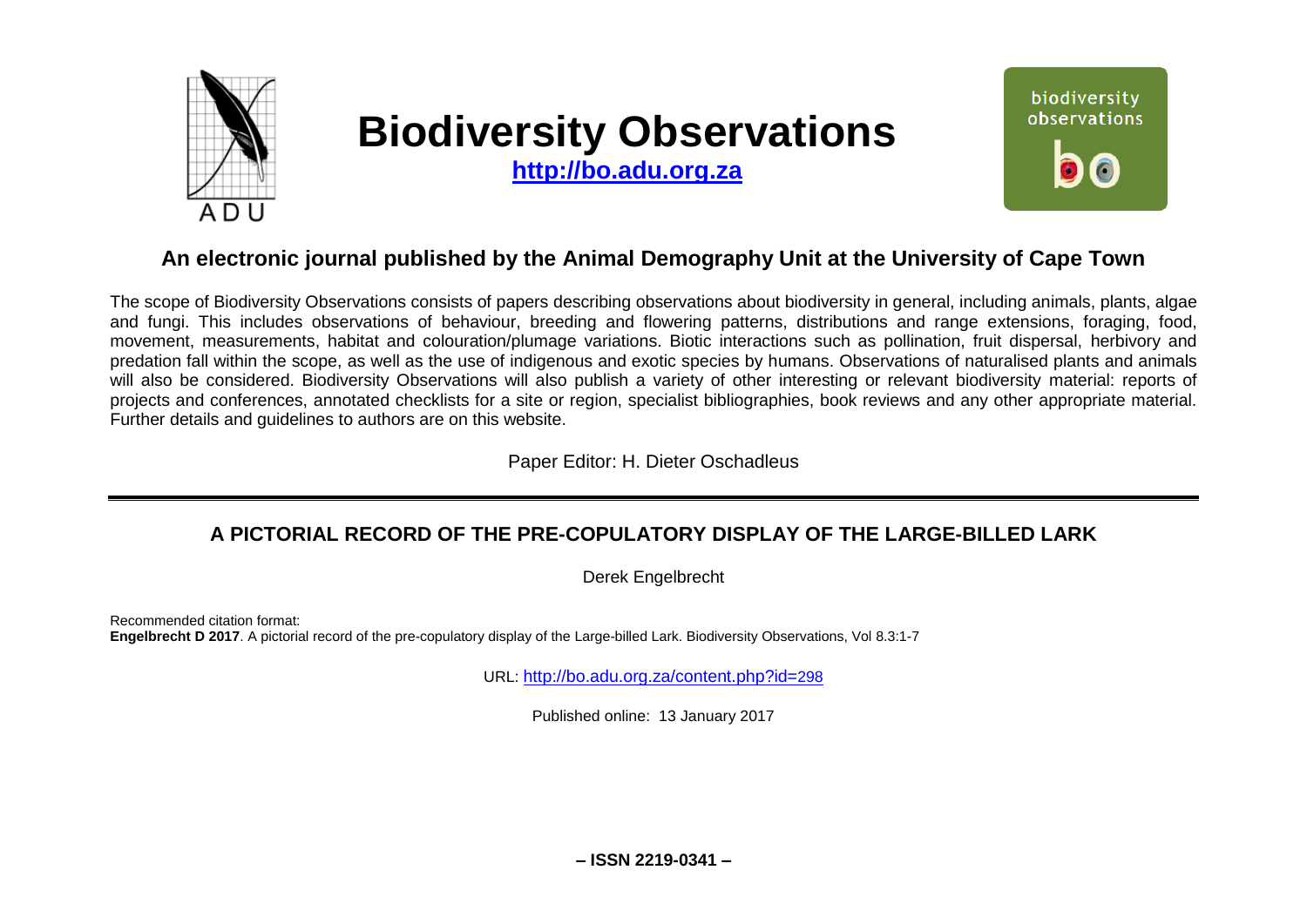

## **AVIAN BIOLOGY**

## **A PICTORIAL RECORD OF THE PRE-COPULATORY DISPLAY OF THE LARGE-BILLED LARK**

*Derek Engelbrecht*

Department of Biodiversity, University of Limpopo, Private Bag X1106, SOVENGA, 0727

Email: derek.engelbrecht@ul.ac.za

#### **Introduction**

Few people have been fortunate to observe the pre-copulatory behaviour of larks but in the few species it has been described, it includes both auditory and postural displays (Donald 2004). Auditory signals may include song, subsong or a variety of other calls (de Juana et al. 2004). Postural displays can be categorized as i) chasing, ii) hopping, iii) bowing, and iv) wing shivering (Donald 2004). Although chasing is usually the precursor to pre-copulatory displays, not all chases necessarily lead to the other pre-copulatory behaviours, and chasing may interrupt any of the other precopulatory displays. Raising of the crest, breast, back and tail feathers often accompany these displays (de Juana et al. 2004).

## **Observations**

On 12 and 13 September 2005 I made some observations at a Large-billed Lark *Galerida magnirostris* nest (34°03'S; 20°28'E) under construction in the Bontebok National Park, South Africa. On 12 September 2005 at about 08:10 my attention was drawn to three birds foraging in the road. Subsequent observations confirmed the trio comprised of a male and female, based on their roles in pre-

copulatory displays, and a passive onlooker of unknown sex. On this day the female solicited copulation by assuming a horizontal position and performing a few slow but deliberate bows, i.e. the bowing display (Fig. 1). This was accompanied by erecting the feathers on her back to give a hunch-backed appearance and drooping her wings ever so slightly. This evidently piqued the male's interest as he suddenly appeared alert as evidenced by his more erect posture and raised crest (Fig. 1). The 'third bird' showed no apparent interest. Shortly after this the male started shuffling towards the female in a crouched position (i.e. the bowing display), his wings shivering and tail fanned (Fig. 2). The female took flight and a short chase commenced before the pair alighted out of sight in some dense vegetation approximately 40 m away.

The next day (13 September 2005) I returned to the same site and once again found the three birds foraging in the road. At 07:46 I observed the start of a pre-copulatory display, this time seemingly initiated by the female appearing to lean forward with her crest and back feathers raised and tail held high (Fig. 3). The male responded once again by erecting his crest, fanning his tail and shivering his wings while bowing his head slowly and shuffling in a crouched manner towards the female, calling softly all the while (Fig. 4). Wing shivering also involved slowly opening and closing his wings, sometimes alternately (Fig. 5). On this occasion the 'third bird' appeared interested in the display but the male suddenly turned on it and chased it a short distance in flight. The male actually succeeded in catching the 'third bird' and physically attacked it in flight. The 'third bird' managed to escape and eventually settled about 30 m away. After a brief interlude of about  $1\frac{1}{2}$  minutes the male, clearly excited at this stage, landed near the female, his crest raised once again but his body posture now erect, and strutted towards her (Fig. 6). The female responded by shuffling in a crouched manner (bowing display) while opening and closing her shivering wings at the same time and collecting bits of nesting material (Fig. 6). This seemingly triggered the 'hopping' display during which the male adopted an erect posture with his chest thrust out and head held back, crest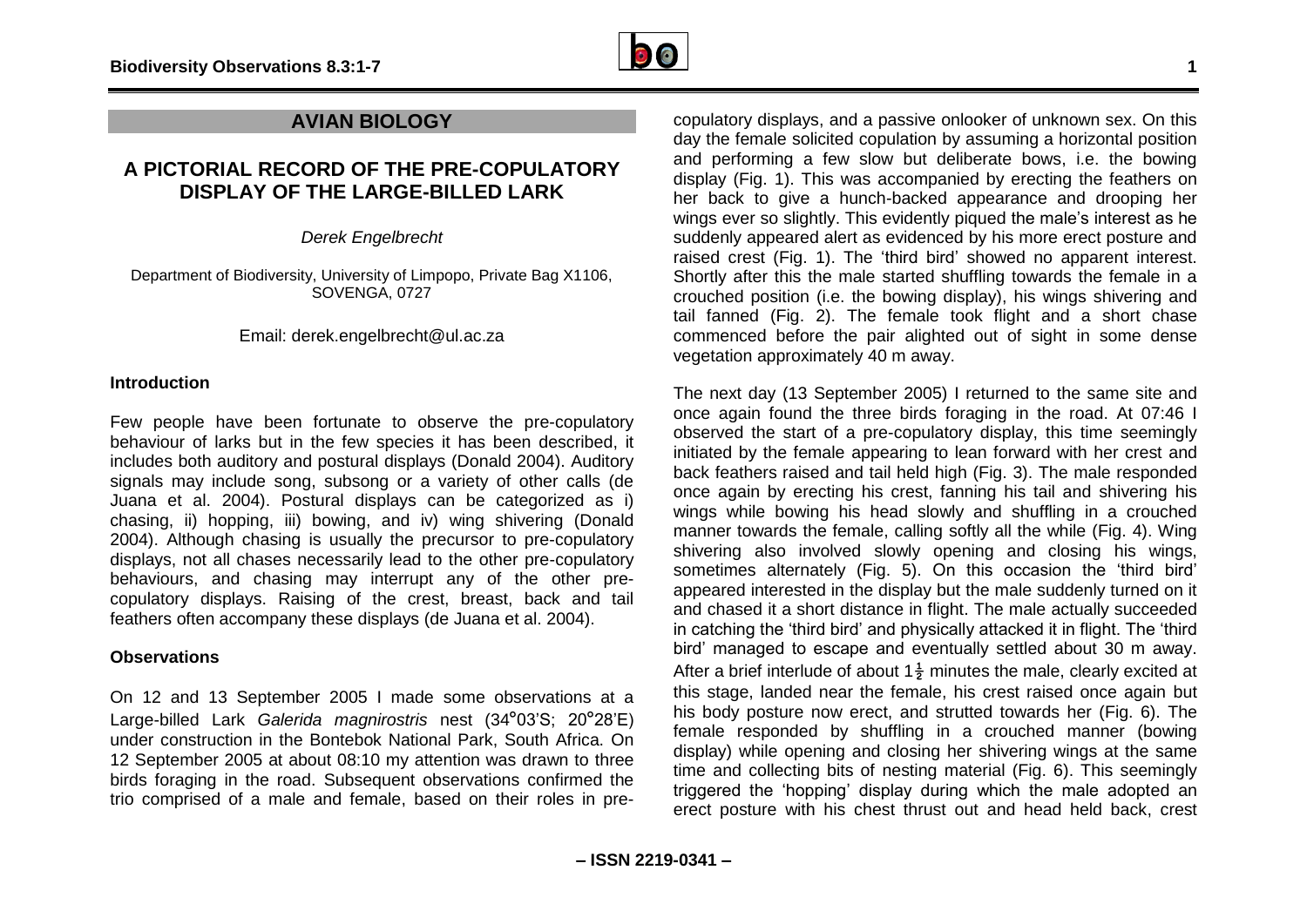

raised while performing several (15+) approximately 2 cm high hops (using both legs at a time) in an erratic pattern around the female (Fig. 7). As can be seen in Fig. 7, the female's tail had now risen above the horizontal, a tell-tale sign of imminent copulation. The male also performed a variation of the hopping display during which he skipped with legs alternating (Fig. 8). The male then strutted towards the female, mounted her and copulation ensued, lasting about 2 seconds (Fig. 9). After copulation, both birds ruffled their feathers and preened for about a minute before resuming with foraging. The entire pre-copulatory display from the return of the male to the dismount after copulation lasted just over 2 minutes.

#### **Discussion**

These observations seem to fit Donald's (2004) detailed description of the pre-copulatory display of the Skylark *Alauda arvensis,* namely that the pre-copulatory display involves four elements, copulation is solicited by the female and it takes place on the ground*.* The female also performed both the bowing and wing shivering displays but not the hopping display. Suffern (1951) reported the creation and use of a flattened area of grass by the male Skylark, but neither Donald (2004) or I found any evidence of this behaviour in the Skylark or Large-billed Lark respectively. The presence of the 'third bird' on both days seems interesting but may be an immature bird from a previous brood still in its natal territory.

The similarity in the pre-copulatory displays of the Skylark and Largebilled Lark is not entirely surprising as both these species are clustered within the alaudid clade in the family Alaudidae and are closely related (Alström et al. 2013). In a family that is renowned for its variation in various life-history characteristics such as vocalizations, display flights, nest type, degree of parental care, diet, morphology etc., it remains to be seen if the pre-copulatory displays

of larks in the ammomanid or mirafrid clades are the same as in the alaudid larks.

## **References**

**Alström P, Barnes KN, Olsson U, Barker FK, Bloomer P, Khan AA, Qureshi MA, Guillaumet A, Crochet PA, Ryan PG 2013.** Multilocus phylogeny of the avian family Alaudidae (larks) reveals complex morphological evolution, non-monophyletic genera and hidden species diversity. Molecular Phylogenetics and Evolution 69: 1043-1056.

**de Juana E, Suárez F, Ryan PG 2004.** Family Alaudidae (Larks). In: del Hoyo J, Elliot A, Christie DA (eds). Handbook of the Birds of the World. Vol. 9. Cotingas to pipits and wagtails. Lynx Edicions, Barcelona. pp. 496-601.

**Donald P 2004.** The Skylark. T & AD Poyser, London.

**Suffern C 1951.** Skylarks making 'forms'. British Birds 44: 387-388.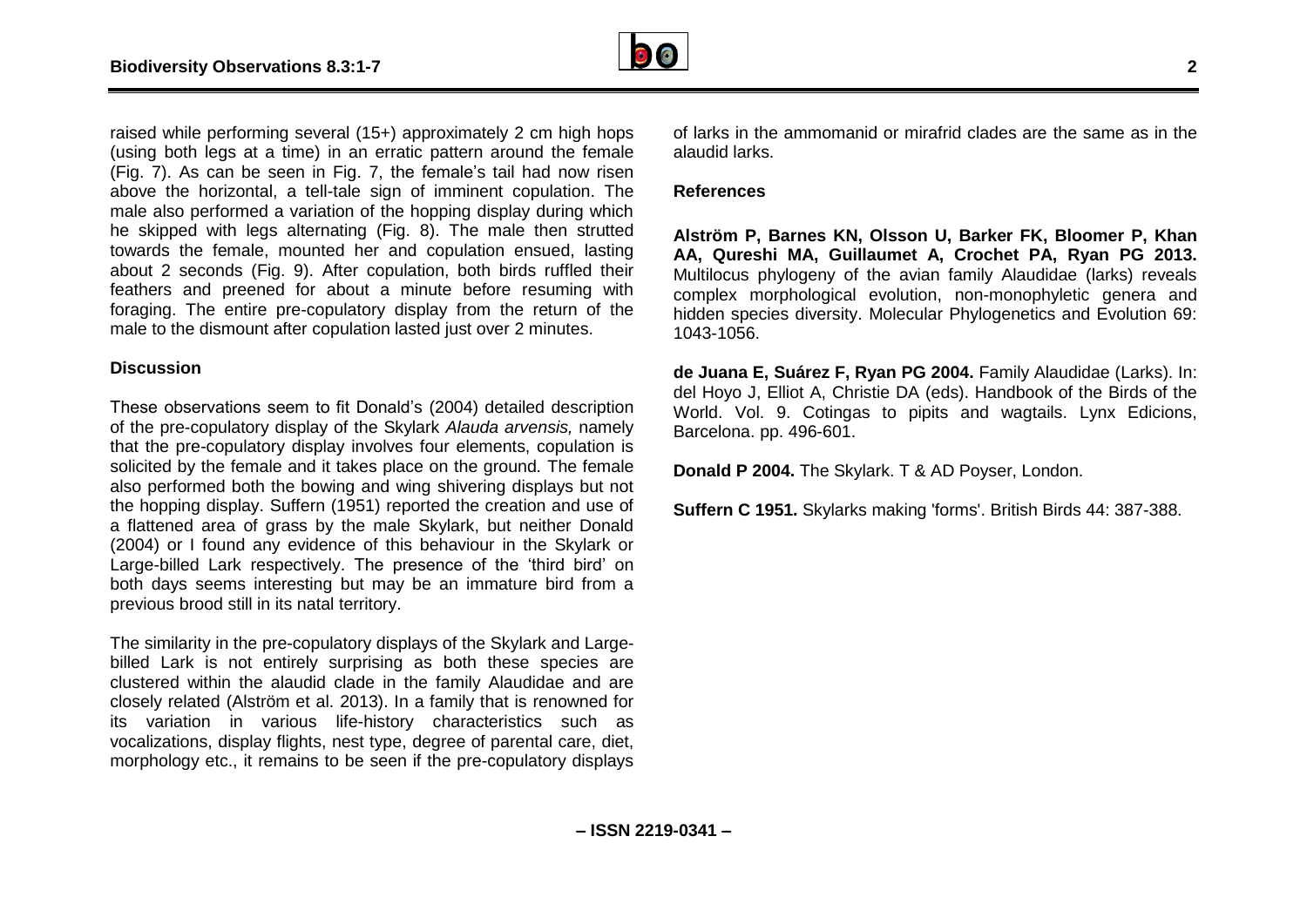



**Figure 1.** Female Large-billed Lark (left) performing the bowing display, male with crest raised and alert posture (middle) and the 'third bird' in the foreground.



**Figure 2.** Male Large-billed Lark performing the wing shivering and bowing displays with the female looking on.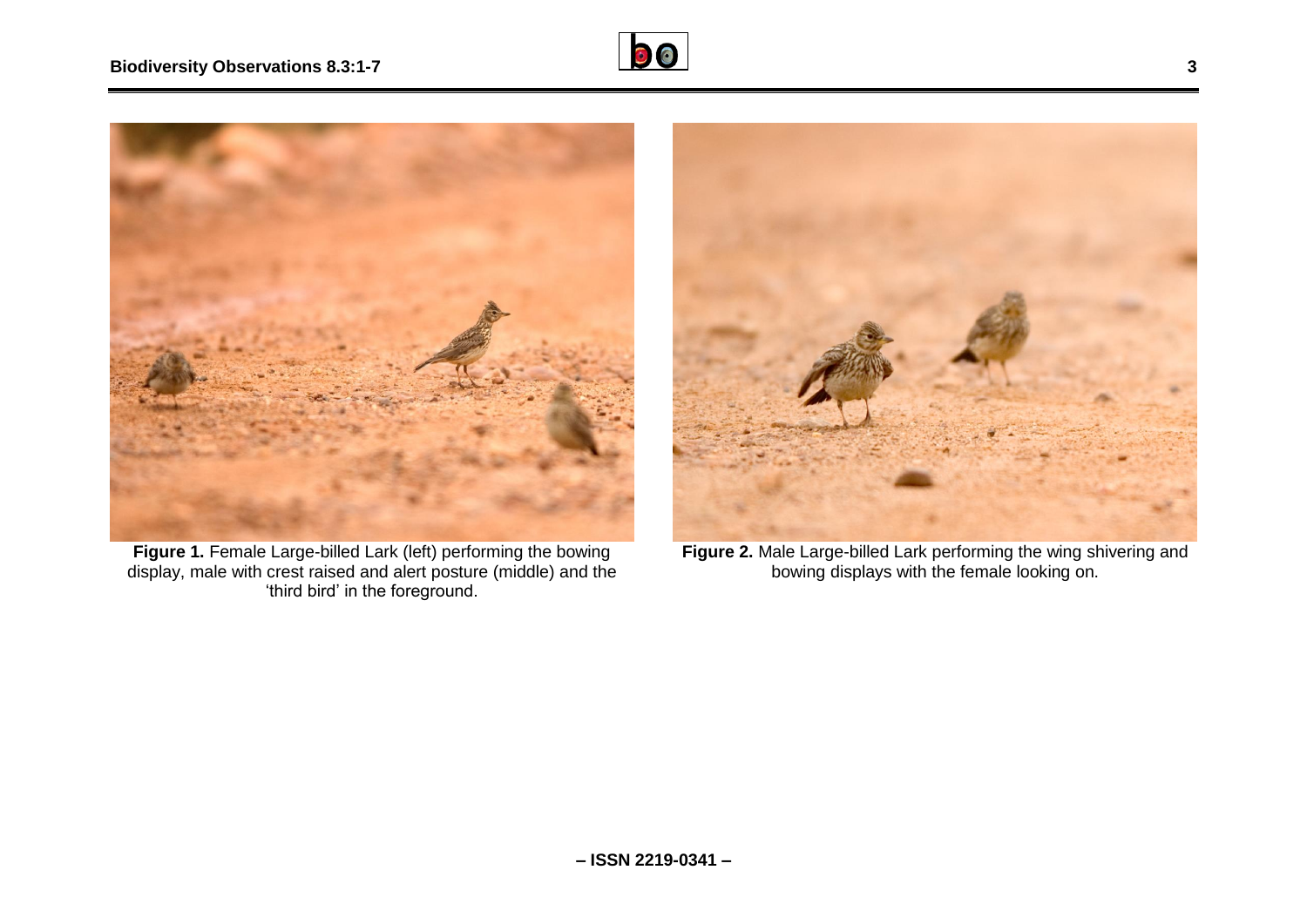



**Figure 3.** The female Large-billed Lark (foreground) initiating the pre-copulatory display by performing the bowing display with her crest and back feathers raised slightly.



**Figure 4.** Male Large-billed Lark performing the wing shivering and bowing displays with his crest slightly raised while singing a muted song. The female is in the foreground and the 'third bird' is looking on in the background.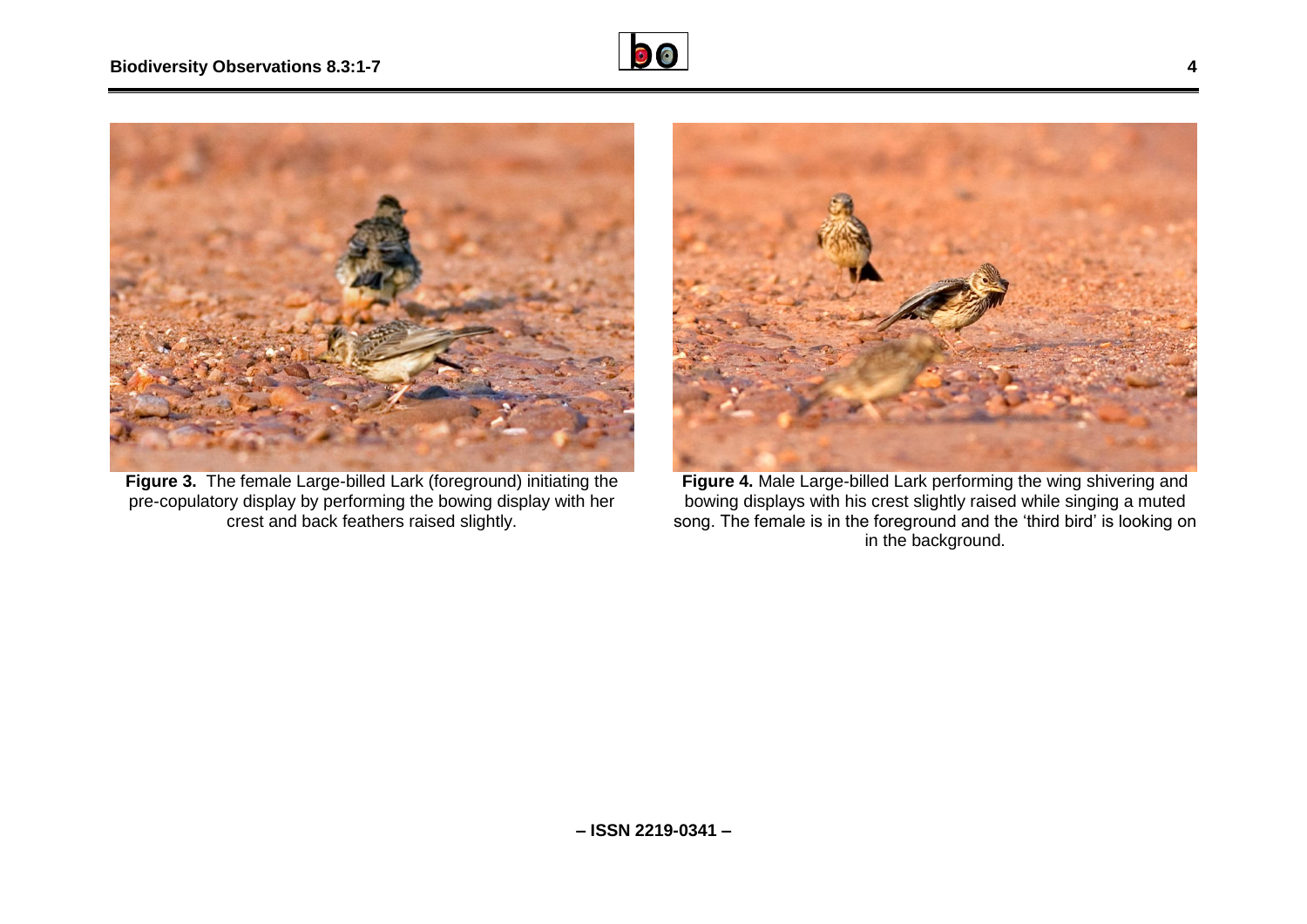



**Figure 5.** Male Large-billed Lark performing the wing shivering display while alternating opening and closing his wings.



**Figure 6.** The male Large-billed Lark (left) strutting towards the female (right) performing a combination of the bowing and wing shivering displays while showing off bits of nesting material in her beak.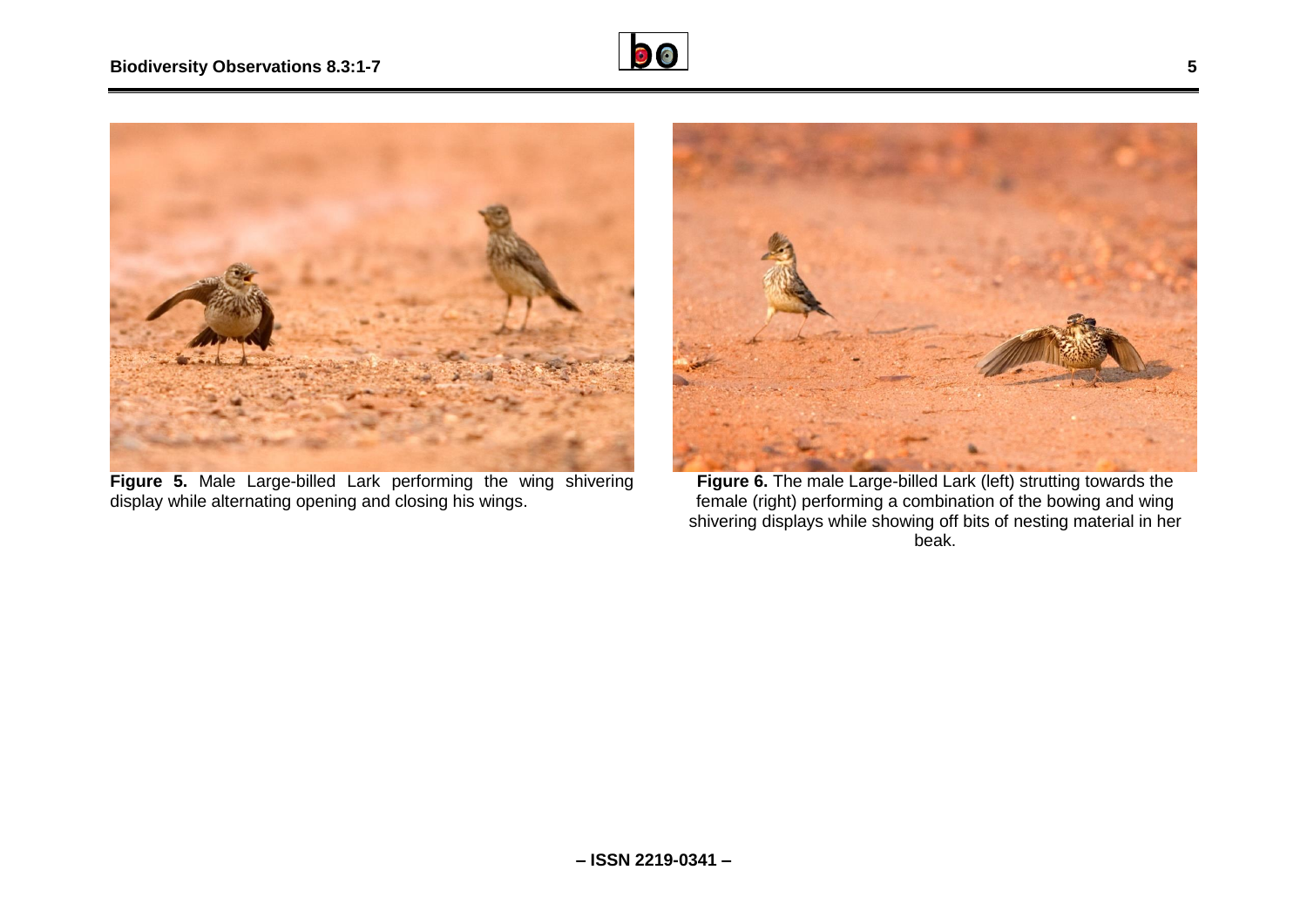



**Figure 7.** The hopping display of a male Large-billed Lark (left) while the female performs the bowing and wing shivering displays. Note the raised tail of the female.



**Figure 8.** The 'skipping' variation of the hopping display performed by a male Large-billed Lark (left).